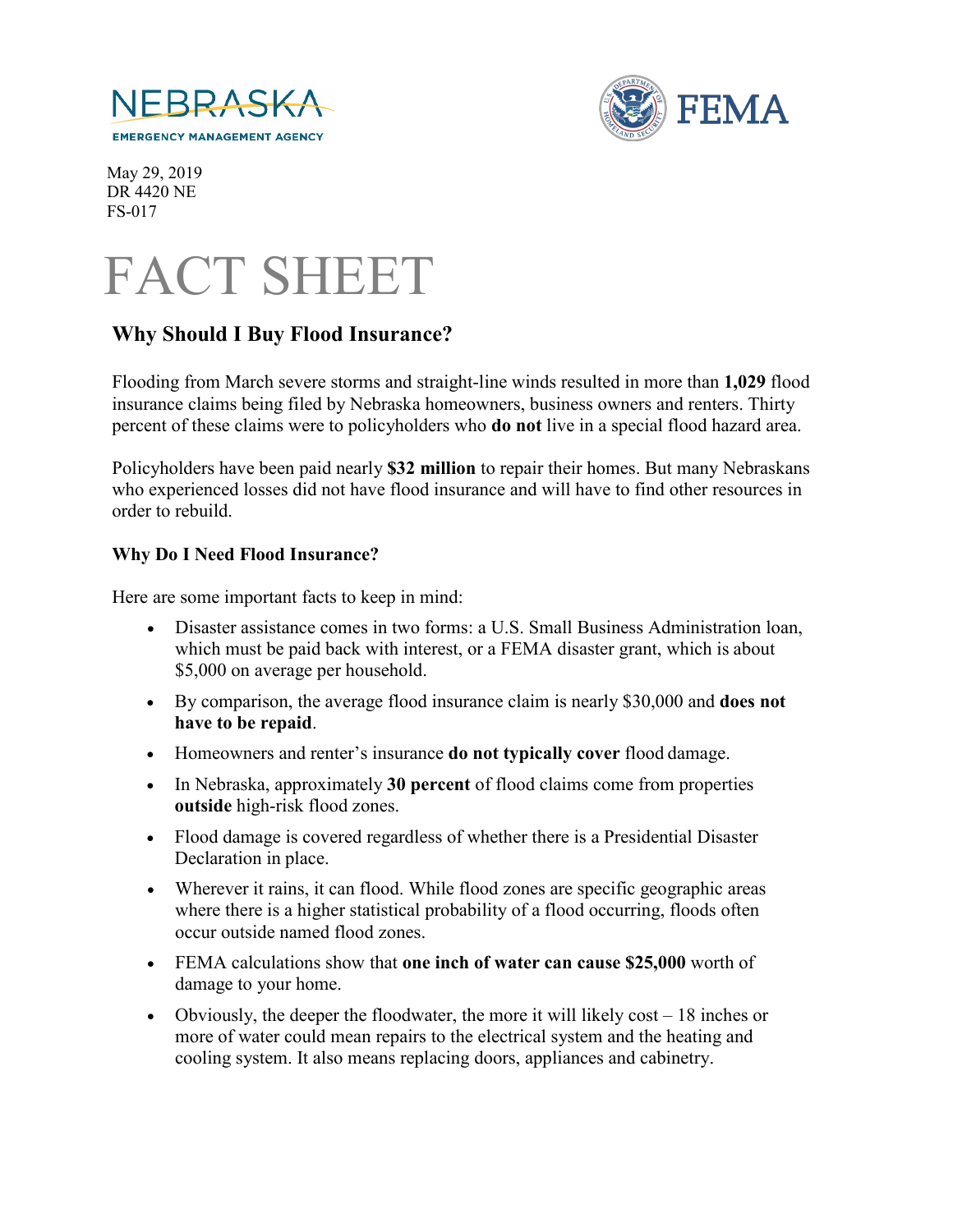### **How does flood insurance work?**

- If your community participates in the National Flood Insurance Program (NFIP), as a homeowner or a business, both building and contents coverage can be included in your policy. Renters can get coverage for contents only. Policies issued by the NFIP pay even if a federal disaster is not declared.
- In Nebraska and other states recently impacted by storms and flooding, NFIP has streamlined the claims process, enabling policyholders to receive **advance payments** to jump-start their rebuilding. Last year, policyholders quickly received about 25 percent of their payments as an advance. Advance payments may provide:
	- o up to \$5,000 without an adjuster visit or additional documentation; or
	- o up to \$20,000 with photos/video evidence and receipts or a contractor's estimate.
- A Preferred Risk Policy (a lower-cost flood insurance policy) provides both building and contents coverage for properties in moderate-to-low risk areas. This policy can be purchased for as little as \$325 per year.

## **When should I buy a policy?**

As soon as possible. There's generally a 30-day waiting period.

- NFIP cannot pay a claim if you don't have a policy in effect when damage occurs.
- A new insurance policy from NFIP becomes effective 30 days after you buy it, unless the purchase is associated with the origination, renewal or extension of a federally backed loan on property in a high-risk area.

### **Even if I'm not in a flood hazard area, can I purchase flood insurance?**

• Yes, if your community participates in NFIP. You are eligible to purchase a flood policy with the same coverage you would receive if you lived in a high-risk area.

### **Can I get flood insurance if I'm renting a property?**

• Yes. If you are a renter who lives in a community that participates in NFIP you can get flood insurance to cover the contents of your home, apartment or business.

### **How much does a policy cost?**

- Your insurance agent can talk with you about cost of coverage for your property.
- NFIP policy holders can choose the amount of coverage.
	- o The maximum for 1-4 family residential structures is \$250,000 in building coverage and \$100,000 in contents coverage.
	- o For residential structures of 5 or more units, the maximum is \$500,000 in building coverage and \$100,000 in contents coverage.